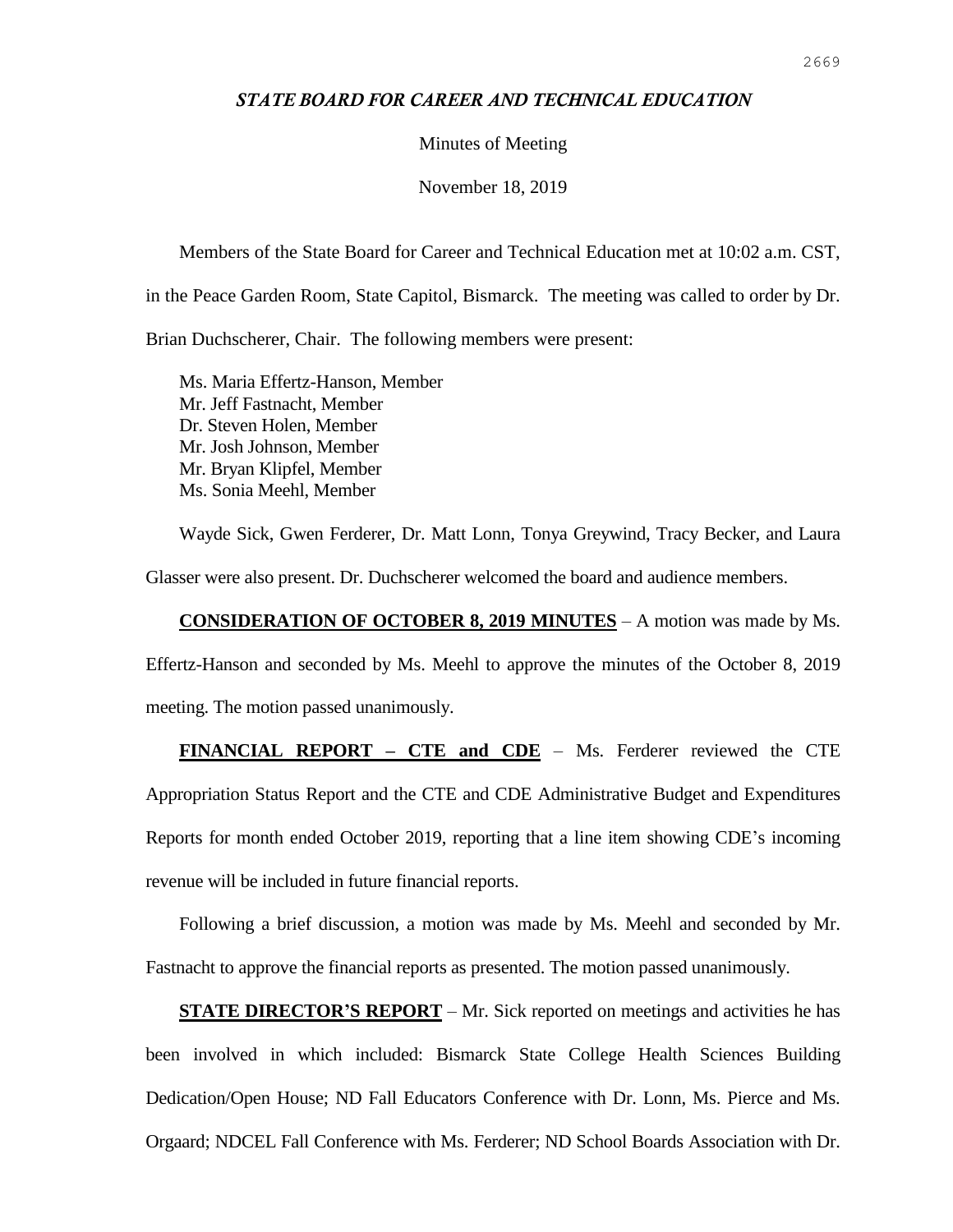Lonn; Main Street ND Summit; and the Higher Education Committee meeting.

Upcoming meetings and activities Mr. Sick will be involved in include: meeting with Governor's Office staff Mr. Jace Beehler and Ms. Maria Neset, Education Liaison; Workforce Development Council meetings and serving on two subcommittees.

Mr. Sick reported on staff activities: Mr. Wagner and CTE staff have completed several team evaluations and are currently conducting the final team evaluation for the school year at Bismarck State College. Mr. Wagner and Ms. Marschner recently attended and presented at the 2019 Perkins Data Quality Institute in Baltimore.

Mr. Sick also reported that CTE is in the process of updating the CTE Facts brochure. Discussion was held on additional information to include in the next edition: Center for Distance Education data; a definition of terms; number of programs and show the growth over time; explanation of CTE programs; what CTE is; show the percent of growth in CTSO involvement rather than actual numbers and include a student quote and photo.

Following further discussion, it was recommended that CTE research the history of program funding decreases, the corresponding growth in number of programs, and the changes in the programs offered and show how CTE is addressing areas of need in employment.

Mr. Sick distributed and provided an overview of the Academic and CTE Scholarships Comparison 2017-2019 report and the Scholarship Numbers 2015-2019 Comparison report. West Fargo Public Schools is now a part of the Cass County Career & Technical Education Center and due to this, a growth in the number of students pursuing the CTE scholarship is anticipated.

Mr. Sick provided an update of the number of alternative licenses awarded. The Board requested that information be provided at the next meeting about how many alternative licenses were applied for and granted and how many were denied.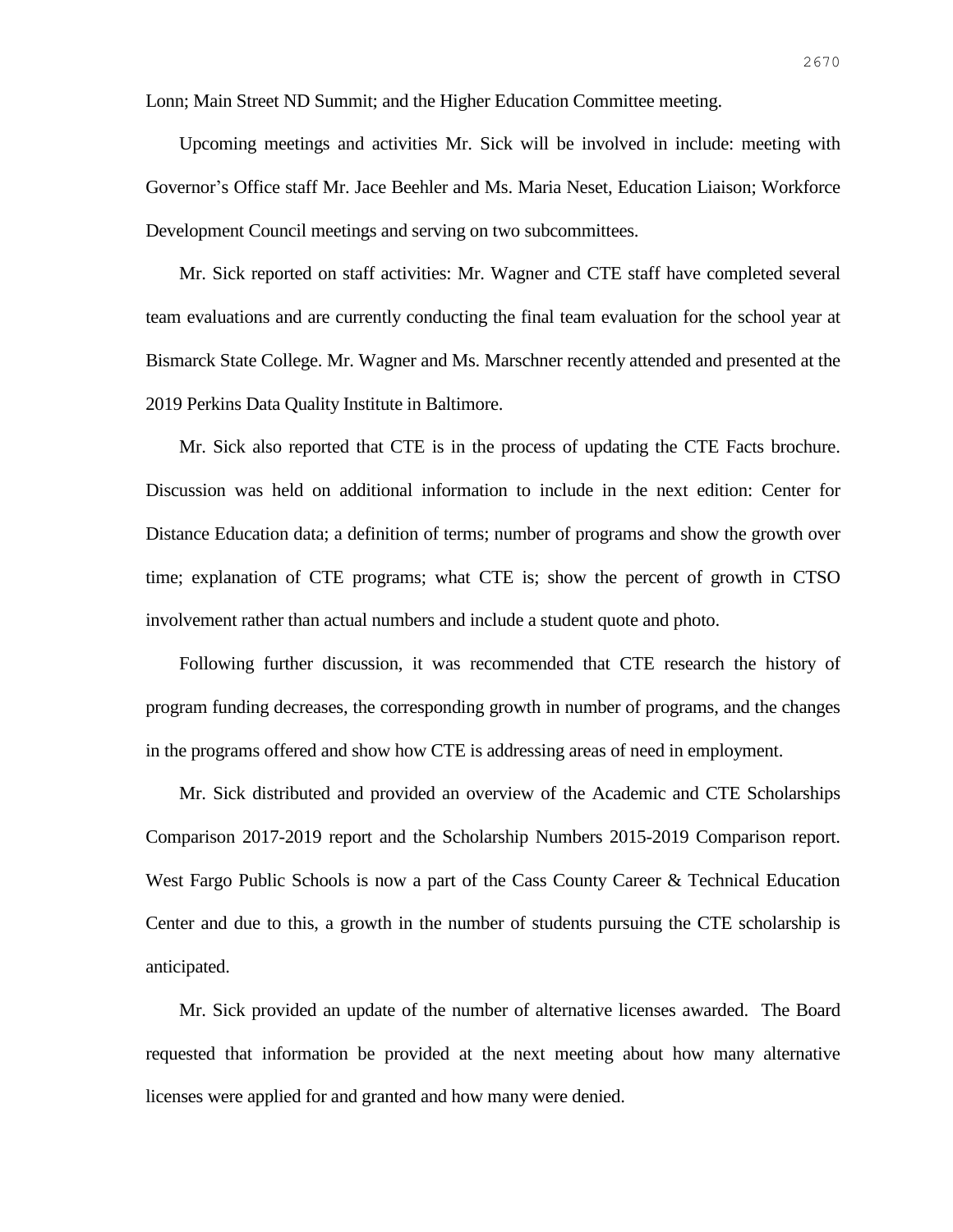Mr. Sick also provided an overview of the data for potential educators in the traditional education route.

Discussion was held on ways to promote becoming a CTE educator/counselor. Dr. Holen noted that there is no direct pathway for counseling in Transition to Teaching and asked if there were any alternatives to get people into counseling positions.

Following further discussion, Ms. Pierce will be asked to present information on how a pathway to career counseling could be created.

**CDE REPORT** – Dr. Lonn reported that enrollment numbers are on target and in line with the budget. The enrollment period for students to be included in a school year is from July 1 to June 30.

CDE is currently offering six dual credit courses and the goal is to add four for the next school year. There is an increasing demand in North Dakota of students seeking dual credit opportunities and the new dual credit program is receiving positive feedback.

Dr. Lonn provided information on the Course Only Local Teacher (COLT) program where teachers design their own content in CDE's Learning Management System.

CDE has partnered with the Waterford Institute to offer the ND Reading Academy to children age 4-6. It is part of CDE's plan to address early childhood education.

Discussion was held on awareness of the existence of CDE and the resources available. Dr. Lonn reported that CDE is doing advertising campaigns on Facebook, has a presence on other social media platforms and public schools are required to notify parents and students that CDE is an option available to them. In addition, CDE recently presented at the School Boards Association and at the Williams County District 8 Town Hall Meeting.

**PERKINS V UPDATE** – Mr. Sick reported that CTE has submitted the State Plan for peer review and is expecting an update this week. Comments will then be reviewed and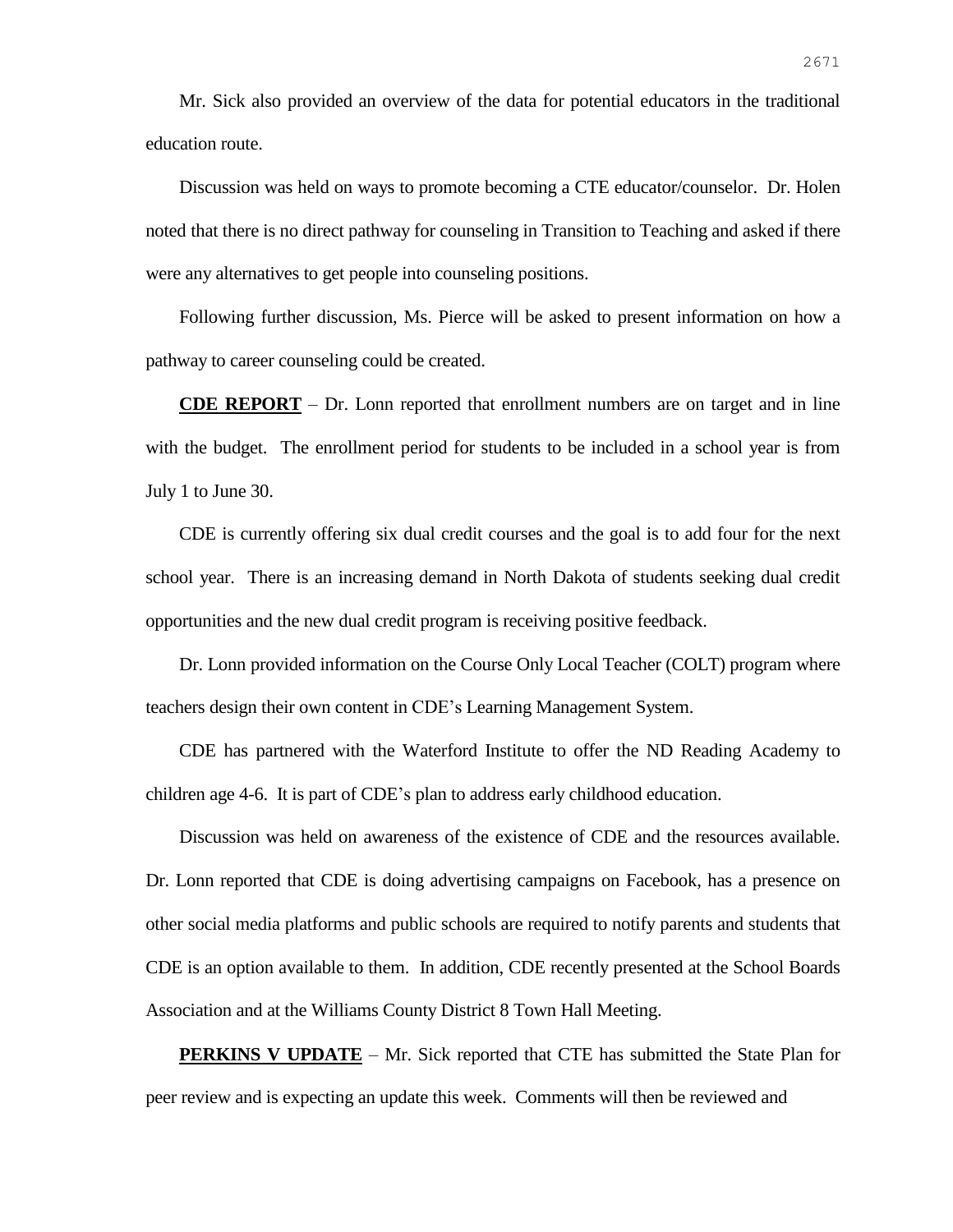updates made as necessary. Mr. Sick will also be meeting with the Governor's Office next week.

The State Plan will be published for public comment on December 1. In addition, CTE will be hosting public hearings that will be held via Zoom and providing technical assistance in December. The State Plan will be submitted to the Governor's Office no later than February 1, 2020. The Plan will be reviewed by the Board in February and the final plan submitted by April 15, 2020.

Mr. Sick provided an overview of the Comprehensive Local Needs Assessment (CLNA). Much of the data will be autoloaded for local districts. Schools will input an analysis of the data – including strengths and strategies for improvement. Schools will need to align with indemand jobs/workforce needs. SLDS has created a Power BI report that schools can use to research workforce needs in their area. Schools will also need to have conversations with local employers about how the school can help provide employees.

Following discussion on the State Plan and process, Mr. Klipfel suggested that Job Service North Dakota could have a representative available at local meetings. In addition, Mr. Sick will contact Ms. Aimee Copas about presenting to superintendents at the NDASA Conference in January 2020.

**PROGRAM ORIENTIATOIN – TRANSITION TO TEACHING** – Ms. Becker provided an update on the Transition to Teaching program. Currently 30 instructors are in some stage of the process. Twenty-five are CTE instructors (CTE or alternative) and five are non-CTE.

Ms. Becker reported that CTE has been working with individuals since the early 2000s, partnering with and providing a grant to Valley City State University to provide the T2T program. The director of the program at VCSU has changed, it is now Ms. Amber Ussatis Aberle who has a background and history in CTE.